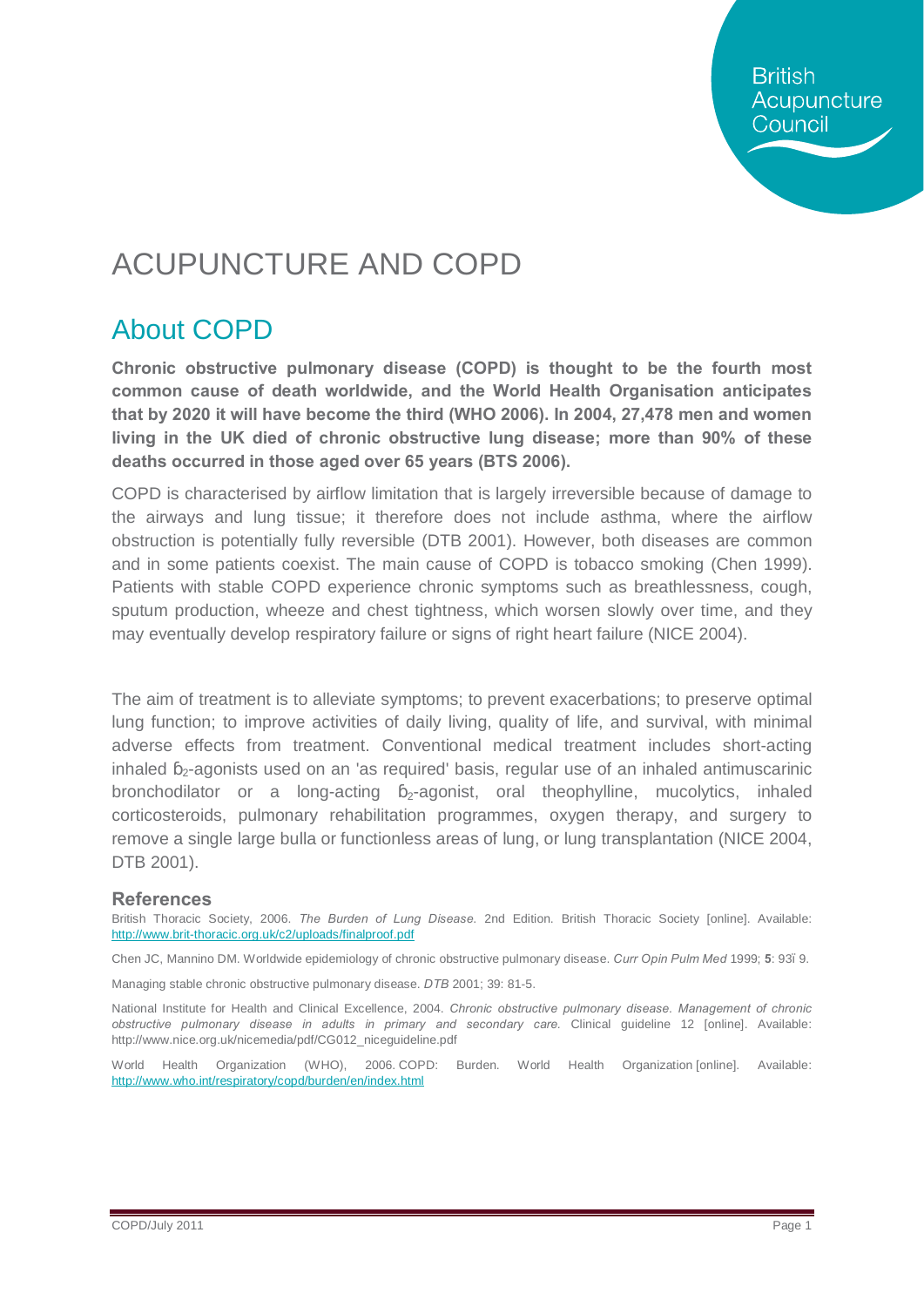### How acupuncture can help

Clinical trials to date suggest that acupuncture may be a useful adjunct to standard medical care for COPD (Bausewein 2008, Suzuki 2008, Lau 2008, Lewith 2004), though this requires corroboration with larger studies (see Table overleaf).

Acupuncture may help relieve COPD by:

- · reducing bronchial immune-mediated inflammation (Carneiro 2005), and reducing inflammation in general by promoting release of vascular and immunomodulatory factors (Kavoussi 2007, Zijlstra 2003).
- improving both airway mucociliary clearance and the airway surface liquid (Tai 2006).
- · regulating cytokine production (Jeong 2002, Joos 2000).

### About traditional acupuncture

Acupuncture is a tried and tested system of traditional medicine, which has been used in China and other eastern cultures for thousands of years to restore, promote and maintain good health. Its benefits are now widely acknowledged all over the world, and in the past decade traditional acupuncture has begun to feature more prominently in mainstream healthcare in the UK. In conjunction with needling, the practitioner may use techniques such as moxibustion, cupping, massage or electro-acupuncture. They may also suggest dietary or lifestyle changes.

Traditional acupuncture takes a holistic approach to health and regards illness as a sign that the body is out of balance. The exact pattern and degree of imbalance is unique to each individual. The traditional acupuncturists skill lies in identifying the precise nature of the underlying disharmony and selecting the most effective treatment. The choice of acupuncture points will be specific to each patient to needs. Traditional acupuncture can also be used as a preventive measure to strengthen the constitution and promote general wellbeing.

An increasing weight of evidence from Western scientific research (see overleaf) is demonstrating the effectiveness of acupuncture for treating a wide variety of conditions. From a biomedical viewpoint, acupuncture is believed to stimulate the nervous system, influencing the production of the body to communication substances - hormones and neurotransmitters. The resulting biochemical changes activate the body's self-regulating homeostatic systems, stimulating its natural healing abilities and promoting physical and emotional wellbeing.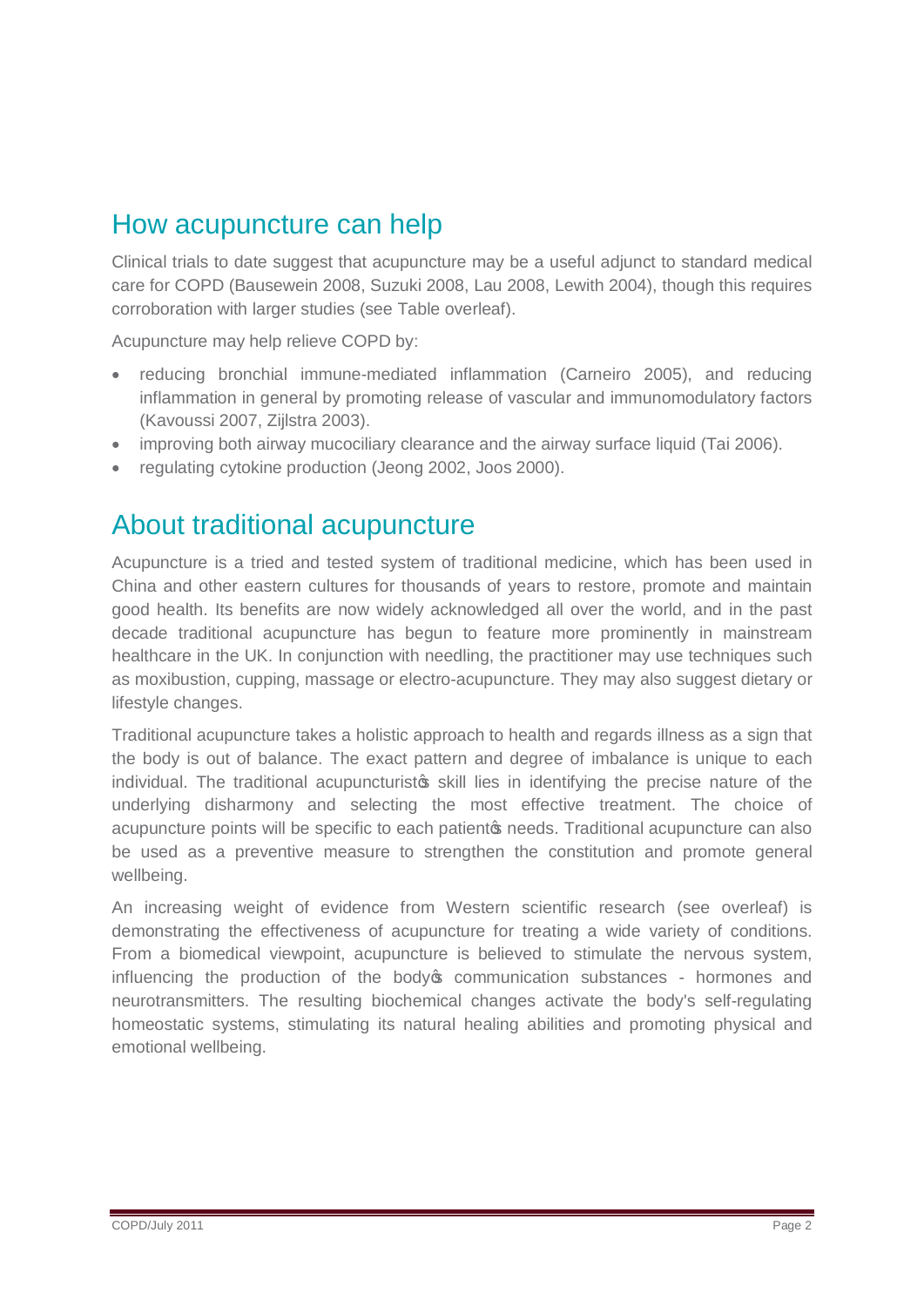### About the British Acupuncture Council

With over 3000 members, the British Acupuncture Council (BAcC) is the UK<sup>®</sup> largest professional body for traditional acupuncturists. Membership of the BAcC guarantees excellence in training, safe practice and professional conduct. To find a qualified traditional acupuncturist, contact the BAcC on 020 8735 0400 or visit [www.acupuncture.org.uk](http://www.acupuncture.org.uk/)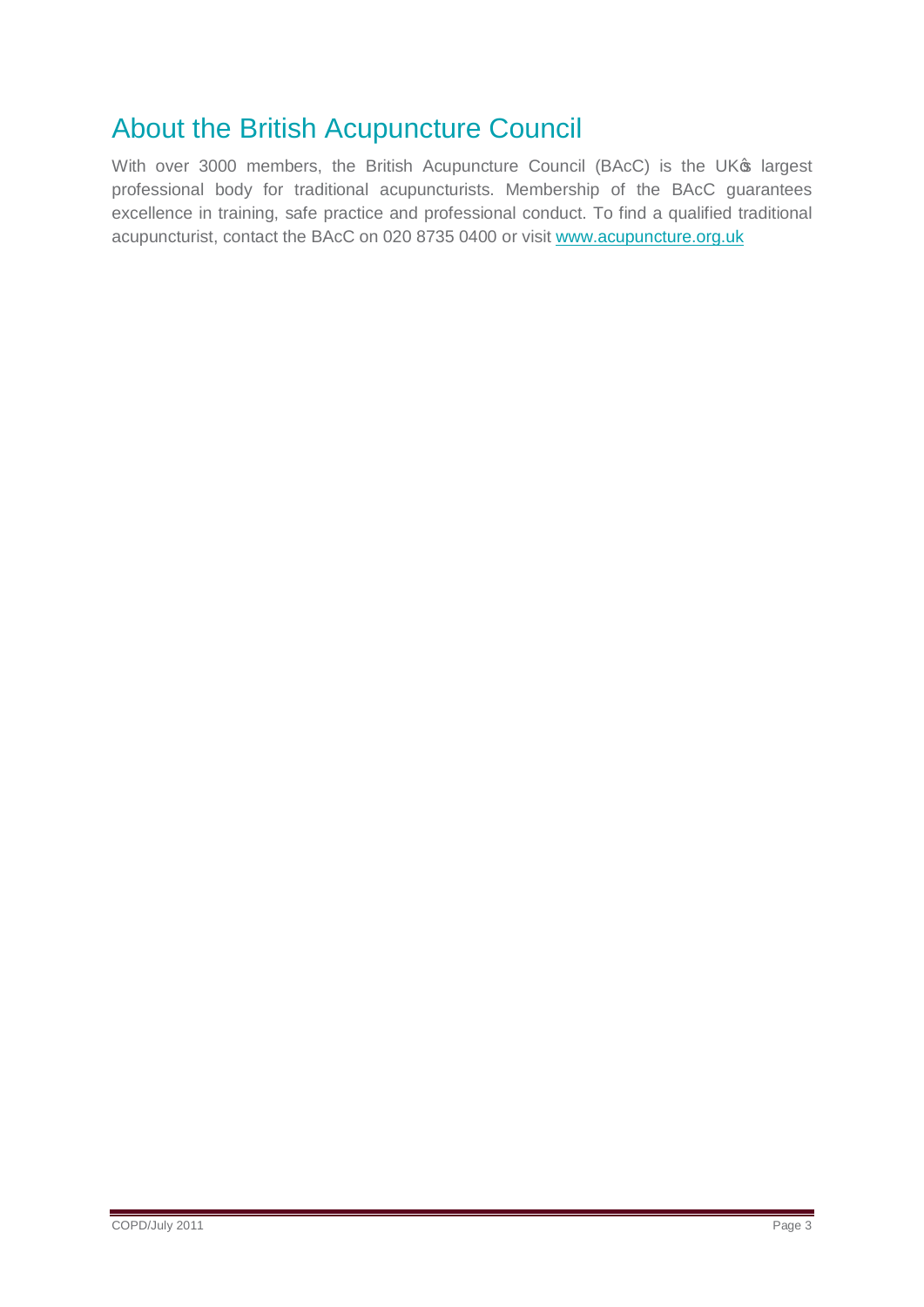# ACUPUNCTURE AND COPD

## The evidence

| <b>Research</b>                                                                                                                                                                                                                                                           | <b>Conclusion</b>                                                                                                                                                                                                                                                                                                                                                                                                                                                                                                                                                                                                                                                                                                                                                                                                                                                                                                                                                                                                                                                                                              |
|---------------------------------------------------------------------------------------------------------------------------------------------------------------------------------------------------------------------------------------------------------------------------|----------------------------------------------------------------------------------------------------------------------------------------------------------------------------------------------------------------------------------------------------------------------------------------------------------------------------------------------------------------------------------------------------------------------------------------------------------------------------------------------------------------------------------------------------------------------------------------------------------------------------------------------------------------------------------------------------------------------------------------------------------------------------------------------------------------------------------------------------------------------------------------------------------------------------------------------------------------------------------------------------------------------------------------------------------------------------------------------------------------|
| <b>Reviews</b>                                                                                                                                                                                                                                                            |                                                                                                                                                                                                                                                                                                                                                                                                                                                                                                                                                                                                                                                                                                                                                                                                                                                                                                                                                                                                                                                                                                                |
| Bausewein C et al. Non-<br>pharmacological interventions for<br>breathlessness in advanced stages<br>of malignant and non-malignant<br>diseases. Cochrane Database of<br>Systematic Reviews 2008, Issue 2.<br>Art. No.: CD005623. DOI:<br>10.1002/14651858.CD005623.pub2. | A systematic review that looked at the effectiveness of non-<br>pharmacological and non-invasive interventions to relieve<br>breathlessness in participants suffering from the five most common<br>conditions causing breathlessness in advanced disease. It included<br>47 randomised controlled and controlled clinical trials involving a<br>total of 2,532 participants described as suffering from<br>breathlessness due to advanced stages of cancer, COPD, interstitial<br>lung disease, chronic heart failure or motor neurone disease. Five of<br>the trials were of acupuncture/acupressure, which provided low<br>strength evidence that acupuncture/acupressure is helpful. Most of<br>the studies had been conducted in patients with COPD.                                                                                                                                                                                                                                                                                                                                                       |
| <b>Clinical studies</b>                                                                                                                                                                                                                                                   |                                                                                                                                                                                                                                                                                                                                                                                                                                                                                                                                                                                                                                                                                                                                                                                                                                                                                                                                                                                                                                                                                                                |
| Suzuki M et al. The effect of<br>acupuncture in the treatment of chronic<br>obstructive pulmonary disease. J Altern<br>Complement Med 2008; 14:1097-105.                                                                                                                  | A prospective study to determine whether a combination of traditional<br>acupuncture treatment and conservative treatment for COPD<br>improves dyspnoea on exercise. Thirty patients were divided into<br>the acupuncture group ( $n = 15$ ) and the control group ( $n = 15$ ). The<br>control group received conservative treatment with medication only.<br>The acupuncture group received acupuncture treatments once a<br>week for 10 weeks, in addition to conservative treatment with<br>medication. The main outcome measure was the Modified Borg<br>dyspnoea scale after the 6-minute walk test. The acupuncture group<br>had significantly better results on the Borg scale than the control<br>group after 10 weeks (2.2 +/- 2.7 versus 6.4 +/- 3.4, $p = 0.0001$ ,<br>95% CI-5.10 to -2.35, paired t-test). The 6- minute walk distance<br>and oxygen saturation at the minimum rate also improved<br>significantly in the acupuncture group compared with the control<br>group. The researchers concluded that acupuncture contributed to<br>the reduction of COPD-related dyspnoea on exercise. |
| Lau KS, Jones AY. A single session of<br>Acu-TENS increases FEV1 and<br>reduces dyspnoea in patients with<br>chronic obstructive pulmonary<br>disease: a randomised, placebo-<br>controlled trial. Australian Journal of<br>Physiotherapy 2008; 54: 179-84.               | A single-blind randomised placebo-controlled trial that examined the<br>immediate effect of a single 45-minute session of transcutaneous<br>electrical nerve stimulation over acupoints (Acu-TENS) on lung<br>function and dyspnoea in 46 patients with COPD. The experimental<br>group received 45 minutes of Acu-TENS, while the control group<br>received placebo-TENS with identical electrode placement but no<br>electrical output despite a flashing light indicating stimulus delivery.<br>Lung function was measured as FEV1 and FVC while dyspnoea<br>was measured using a shortness of breath 100-mm visual analogue<br>scale. After 45 minutes of Acu-TENS, in the experimental group<br>FEV1 had increased by 0.12 litres (95% CI 0.07 to 0.15) and<br>dyspnoea had decreased by 10.7 mm (95% CI-13.9 to -7.6) more<br>than the control group. The researchers concluded that Acu-TENS<br>may be a useful non-invasive adjunctive intervention in the<br>management of dyspnoea in patients with COPD.                                                                                            |
| Lewith GT et al. Can a standardized<br>acupuncture technique palliate<br>disabling breathlessness: A single-<br>blind, placebo-controlled crossover<br>study. Chest 2004; 125:1783-90.                                                                                    | A single-blind randomised crossover study that compared the efficacy<br>of acupuncture with an appropriately validated placebo/control<br>(mock transcutaneous electrical nerve stimulation [TENS]) for<br>disabling nonmalignant breathlessness (largely COPD) in 36<br>patients. Each patient received six treatments in each phase of the<br>study, with an intervening 2-week washout period. The primary<br>outcome was worst breathlessness (visual analogue scale, 0 to 100                                                                                                                                                                                                                                                                                                                                                                                                                                                                                                                                                                                                                             |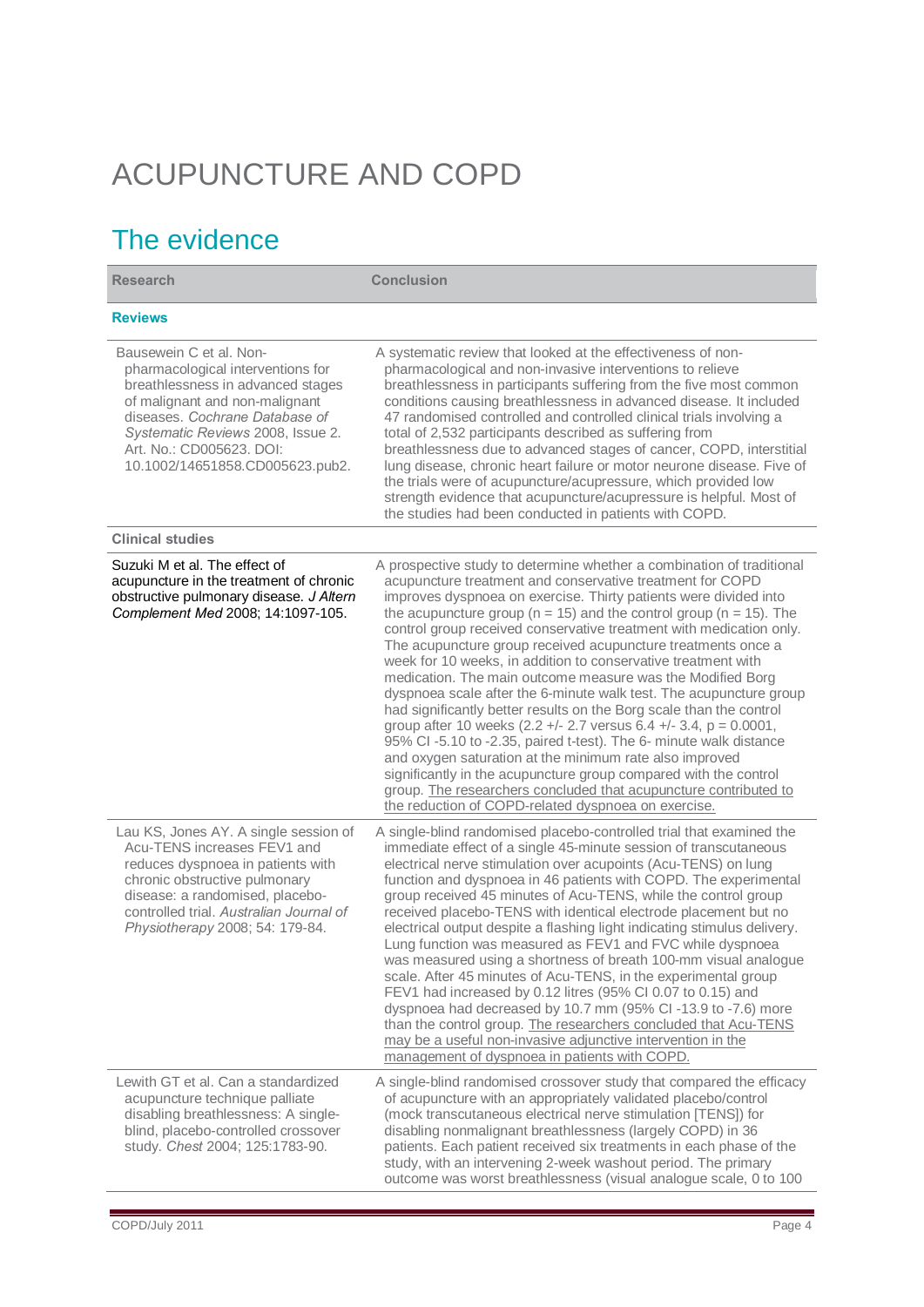|                                                                                                                                                                                                            | mm). Secondary outcomes included the St George's respiratory<br>questionnaire score and treatment credibility. The primary outcome<br>improved significantly during the course of the study, but there were<br>no significant treatment differences between acupuncture and the<br>placebo/control of mock TENS for either primary or secondary<br>outcomes. The researchers concluded that the acupuncture<br>technique used did not show specific efficacy in disabling<br>nonmalignant breathlessness, but that patients entered into the<br>study did experience clinically significant benefit from both<br>treatments.                                                                                                                                                                                                                                                                                                                                                                                                                                                                                                                                                                                                                                                                                                                                                                                                                                                                                                                                              |
|------------------------------------------------------------------------------------------------------------------------------------------------------------------------------------------------------------|---------------------------------------------------------------------------------------------------------------------------------------------------------------------------------------------------------------------------------------------------------------------------------------------------------------------------------------------------------------------------------------------------------------------------------------------------------------------------------------------------------------------------------------------------------------------------------------------------------------------------------------------------------------------------------------------------------------------------------------------------------------------------------------------------------------------------------------------------------------------------------------------------------------------------------------------------------------------------------------------------------------------------------------------------------------------------------------------------------------------------------------------------------------------------------------------------------------------------------------------------------------------------------------------------------------------------------------------------------------------------------------------------------------------------------------------------------------------------------------------------------------------------------------------------------------------------|
| Physiology studies (human and<br>animal)                                                                                                                                                                   |                                                                                                                                                                                                                                                                                                                                                                                                                                                                                                                                                                                                                                                                                                                                                                                                                                                                                                                                                                                                                                                                                                                                                                                                                                                                                                                                                                                                                                                                                                                                                                           |
| Tai S et al. Effect of needle puncture<br>and electro-acupuncture on<br>mucociliary clearance in anesthetized<br>quails. BMC Complement Altern Med<br>2006; 6: 4.                                          | Impaired mucociliary clearance is an important feature of airway<br>inflammation in most obstructive respiratory diseases. This study<br>looked at the effect of electro-acupuncture on tracheal mucociliary<br>clearance in anaesthetised quails. It found that electro-acupuncture<br>significantly increased tracheal mucociliary transport velocity and<br>decreased the content of protein in the tracheal lavage. The<br>researchers concluded that acupuncture significantly improves both<br>airway mucociliary clearance and the airway surface liquid.                                                                                                                                                                                                                                                                                                                                                                                                                                                                                                                                                                                                                                                                                                                                                                                                                                                                                                                                                                                                          |
| Carneiro ER et al. Effect of<br>electroacupuncture on bronchial<br>asthma induced by ovalbumin in rats.<br>Journal of Alternative and<br>Complementary Medicine 2005;<br>11(1): 127-34.                    | A study using a rat pulmonary hypersensitivity experimental model<br>that mimics human asthma to investigate whether<br>electroacupuncture treatment can reduce the inflammatory process.<br>Histopathologic analyses showed that peribronchial and<br>perivascular inflammatory cell infiltrates were significantly lower with<br>electroacupuncture compared to sham acupuncture and control<br>groups. Furthermore, bronchoalveolar lavage total cell count and<br>percentage of polymorphonuclears (as well as the differential counts<br>of neutrophils and eosinophils) were significantly reduced with<br>electroacupuncture. Taken together, these results show that<br>electroacupuncture diminishes the bronchial immune-mediated<br>inflammation induced in rats.                                                                                                                                                                                                                                                                                                                                                                                                                                                                                                                                                                                                                                                                                                                                                                                              |
| Jeong HJ et al. Regulatory effect of<br>cytokine production in asthma<br>patients by SOOJI CHIM (Koryo<br>Hand Acupuncture Therapy).<br>Immunopharmacology and<br>Immunotoxicology 2002; 24(2): 265-<br>4. | A study that investigated the regulatory effects of hand acupuncture<br>on cytokine production in peripheral blood of patients with asthma.<br>Plasma interferon-gamma and interleukin-2 levels derived from T<br>helper 1 cells and interleukin-4 and . 6 levels derived from T helper<br>2 cells were elevated with hand acupuncture. These results suggest<br>that the effects of hand acupuncture as an asthma treatment may<br>be due to the regulation of cytokine production.                                                                                                                                                                                                                                                                                                                                                                                                                                                                                                                                                                                                                                                                                                                                                                                                                                                                                                                                                                                                                                                                                      |
| Joos S et al. Immunomodulatory<br>effects of acupuncture in the<br>treatment of allergic asthma: a<br>randomized controlled study. J Altern<br>Compliment Med 2000; 6(6): 519-25.                          | A randomised, controlled study that compared the immunological<br>effects of Chinese acupuncture with sham acupuncture in 38<br>patients with allergic asthma. All patients were treated 12 times for<br>30 minutes over a time period of 4 weeks. Patients' general well-<br>being and several peripheral blood parameters (eosinophils,<br>lymphocyte subpopulations, cytokines, in vitro lymphocyte<br>proliferation) were determined before and after treatment. In the<br>Chinese acupuncture group, significantly more patients indicated an<br>improvement in general well-being (79% vs. 47% in the control<br>group, $p = 0.049$ ). The following changes were found in the Chinese<br>acupuncture group: within the lymphocyte subpopulations the CD3+<br>cells ( $p = 0.005$ ) and CD4+ cells ( $p = 0.014$ ) increased significantly.<br>There were also significant changes in cytokine concentrations:<br>interleukin (IL)-6 ( $p = 0.026$ ) and IL-10 ( $p = 0.001$ ) decreased<br>whereas IL-8 ( $p = 0.050$ ) rose. Additionally, the in vitro lymphocyte<br>proliferation rate increased significantly ( $p = 0.035$ ), while the<br>number of eosinophils decreased from 4.4% to 3.3% ( $p > 0.05$ ). The<br>control group, however, showed no significant changes apart from<br>an increase in the CD4+ cells ( $p = 0.012$ ). The researchers<br>concluded that their results imply that asthma patients benefit from<br>acupuncture treatment given in addition to conventional therapy,<br>and that Chinese acupuncture showed significant immune- |